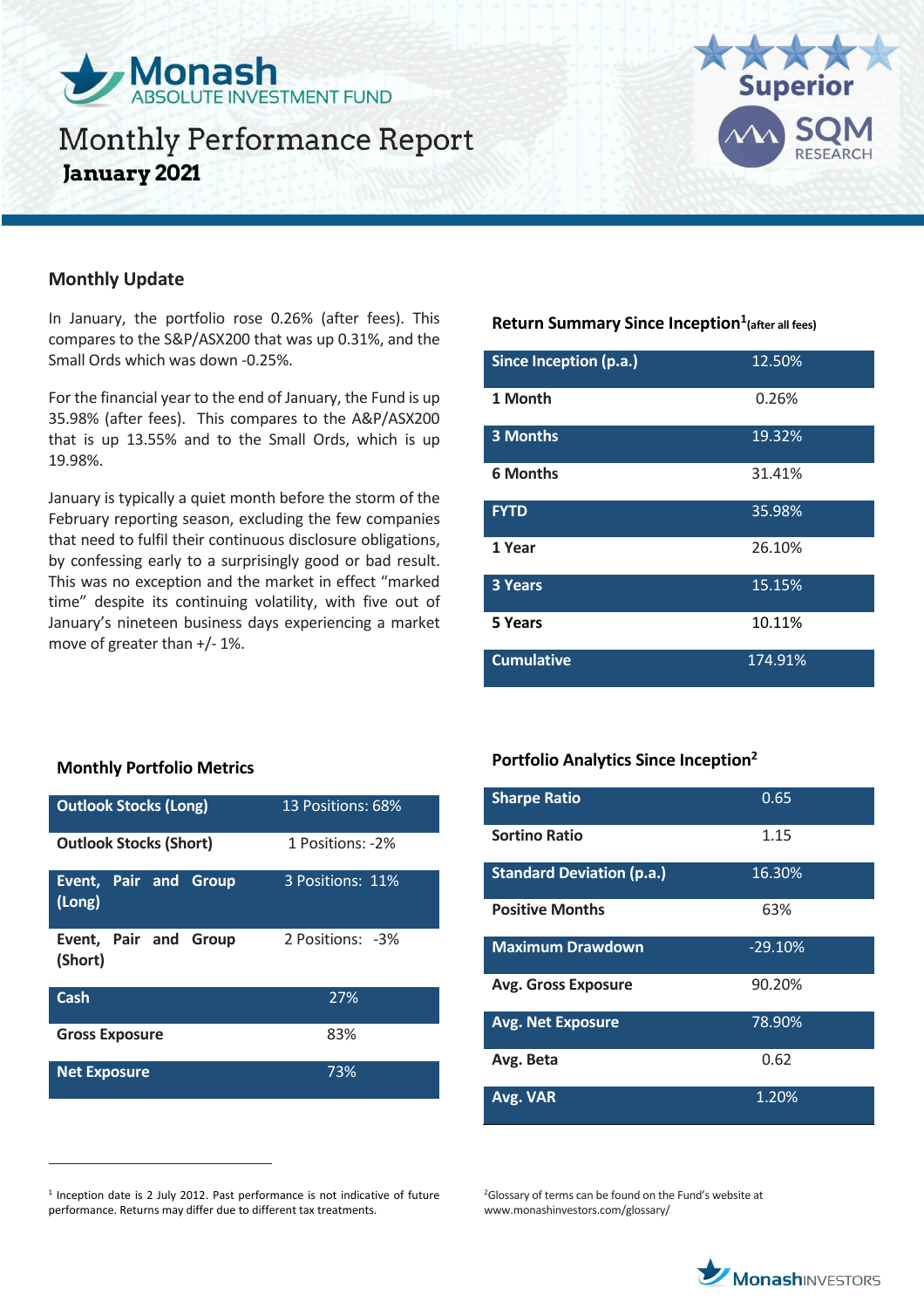

# Monthly Performance Report **January 2021**



The portfolio has little appetite for businesses that are not progressing at least in line with our expectations. During the month the Fund exited Polynovo Ltd (ASX:PNV) following a disappointing update.

During calendar year 2020, management had repeatedly stated that their sales were resilient to COVID-19, and indeed their sales for the June and September quarters were in line with expectations. However, following director selling in early December, there was a sales update in mid-January. To quote their announcement<sup>3</sup>, there had been "slower than expected sales in October and November" with COVID-19 being blamed for the disruption. As a result, the company is unlikely to meet its near-term growth targets.

Our concern was that the company requires substantial medium term growth to justify our (now former) target price, and in the circumstances, we no longer had the confidence that they would be able to do so, and we sold out.

The net effect of this and other investment decisions during February saw our cash weighting increase from 23% to 28%, which is above our average long term cash holdings which been around 20%. Our cash holding is an outcome of "bottomup" investment decisions, rather than being a "top-down" view about the value or risk of the market overall. In other words, we sell positions in companies as the share price reaches our price targets, which are derived through bottom-up research and financial modelling. Nevertheless, it does indicate that we are identifying fewer compelling opportunities at present than on average, which may indicate that the market is more fully priced than usual.

**For all business development enquiries, please contact Winston Capital Partners (Acting on behalf of Monash Investors)**

| SA, NT and WA Advisers    | Andrew Fairweather    | P: +61 401 716 043            |
|---------------------------|-----------------------|-------------------------------|
|                           |                       | andrew@winstoncapital.com.au  |
| VIC, NSW and ACT Advisers | Stephen Robertson     | P: +61 418 387 427            |
|                           |                       | stephen@winstoncapital.com.au |
| VIC, QLD & NSW Advisers   | <b>Cameron Harris</b> | P: +61 400 248 435            |
|                           |                       | cameron@winstoncapital.com.au |

### **For all investors enquiries, please contact**

 $\overline{a}$ 

Link Fund Solutions Pty Limited (Acting on behalf of the Fund) +612 9547 4311 [LFS\\_registry@linkgroup.com](mailto:LFS_registry@linkgroup.com)

This presentation is issued by Monash Investors Pty Limited ABN 67 153 180 333, AFSL 417 201 ("Monash Investors") as authorised representatives of Winston Capital Partners Pty Ltd ABN 29 159 382 813, AFSL 469 556 ("Winston Capital") for the provision of general financial product advice in relation to the Monash Absolute Investment Fund ARSN 606 855 501 ("Fund") and Monash Absolute Investment Company Limited (MA1). Monash Investors is the investment manager of the Fund and MA1. The Trust Company (RE Services) Limited ABN 45 003 278 831, AFSL 235 150 ("Perpetual") is responsible entity of, and issuer of units in, the Fund. The inception date of the Fund is 2nd July 2012.



 $^3$  https://cdn-api.markitdigital.com/apiman-gateway/ASX/asx-research/1.0/file/2924-02329907-3A559355?access\_token=83ff96335c2d45a094df02a206a39ff4